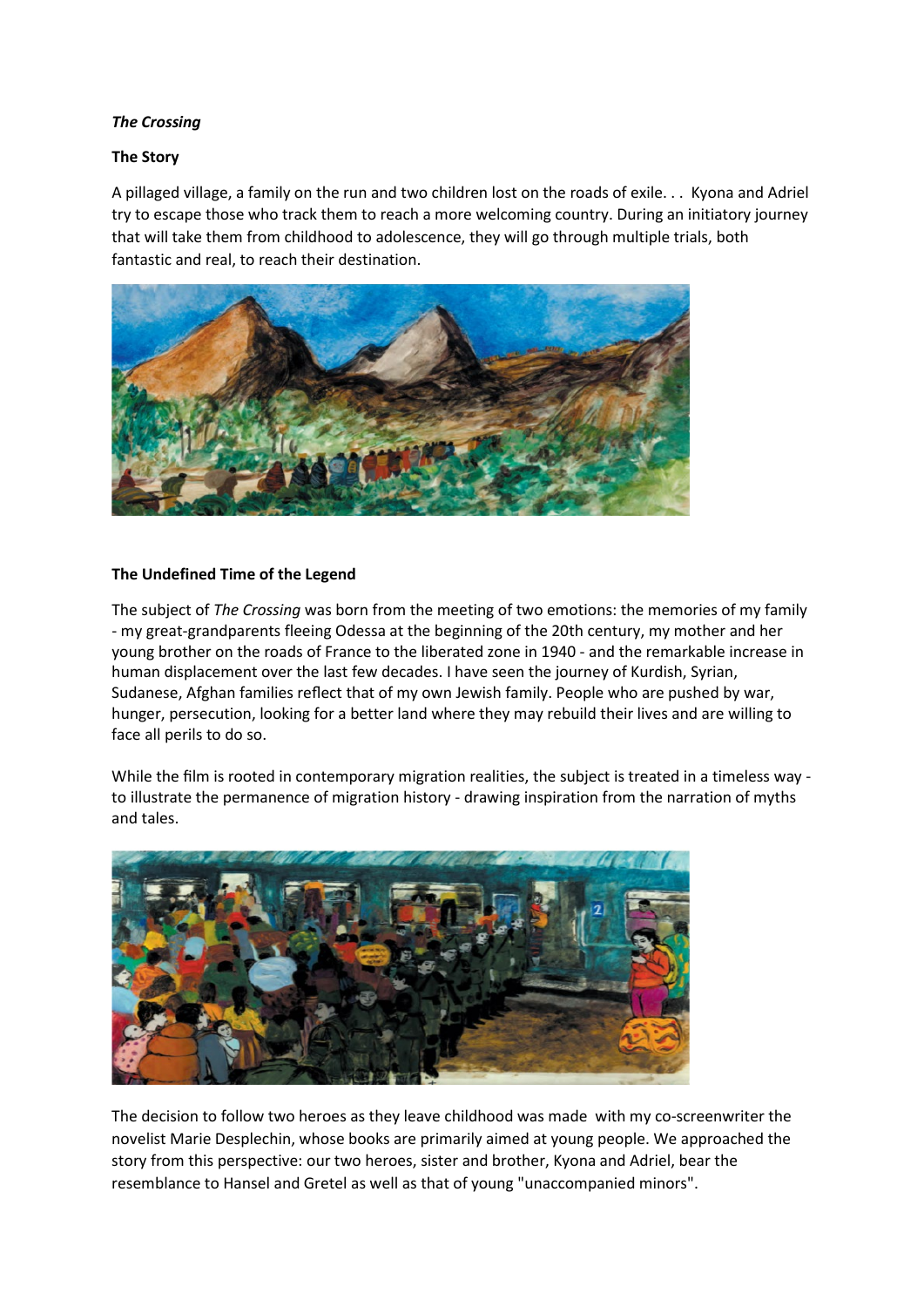It is in this dual approach, whose relevance has been confirmed over the course of the writing, that we have constructed the narration. The film is divided into "chapters" which each correspond to an area of the tale and simultaneously to a current situation of the paths of exile.

Thus, street children are evoked as "raven brothers" or little Hop-O'-My-Thumbs abandoned by their parents, the old woman who takes Kyona in the forest is like a Baba Yaga, the couple of child buyers are like ogres . . .

Relying on the power of fiction to capture reality, we use its codes. The story is located on an imaginary map, more or less reminiscent of the contours of Europe. The people who inhabit it are strangely familiar to us. There is no way of assigning the story to a particular time, which could be last century, today or tomorrow. We are in the indefinite time of the legend.

This approach has meant that we address a common audience of children and adults, as do the myths, which offer at each age the images necessary to represent and apprehend the experience of the world.

## **Animated Painting**

The action, from start to finish, takes place over four seasons, distinguished by atmospheres and colors. This cycle contains a double crossing, the two heroes leaving both their country and childhood. Along the way, the heroes learn to resist, to fight, to lose and to love. They gradually become themselves. Their character evolves, like their body and their face. Their epic takes on an initiatory character and their journey is offered as a metaphor for the passage to adulthood.

The story is carried by the voice of an elderly Kyona, who recounts the memory of her "crossing", from a sketchbook that she draws throughout her journey. This restored memory thus presents itself as an act of transmission.

The notebook was reconstituted from drawings by my mother, Mireille Glodek Miailhe. Between 15 and 18 years old around the Second World War, she represented her family, her brother, scenes of her daily life. It is from her drawings that we defined the film's characters and certain sets.

Conversely, my mother's drawings were modified to match the characters. Thus, a disturbing reality was created made of round trips between the sketches of the time and the universe of the film.

The work on the settings and the situations was preceded by extensive documentation on the journeys of the refugees, the dangers and detention camps. Photos, reports, stories form the basis of the contemporary reality of the film. This is particularly noticeable in the sequences devoted to the shelter for street children, the nomadic circus and prostitutes and in those dealing with the Shalangar detention camp.

The film thus constantly plays between the imaginary and the documentary, the everyday and the dreamlike.

Animation in painting, with what it offers in terms of aesthetic emotion and distancing, contributes to this.

My animated painting technique is a bit like a balancing act without a net. I paint directly under the camera, which involves risks, intuitions, chances and requirements.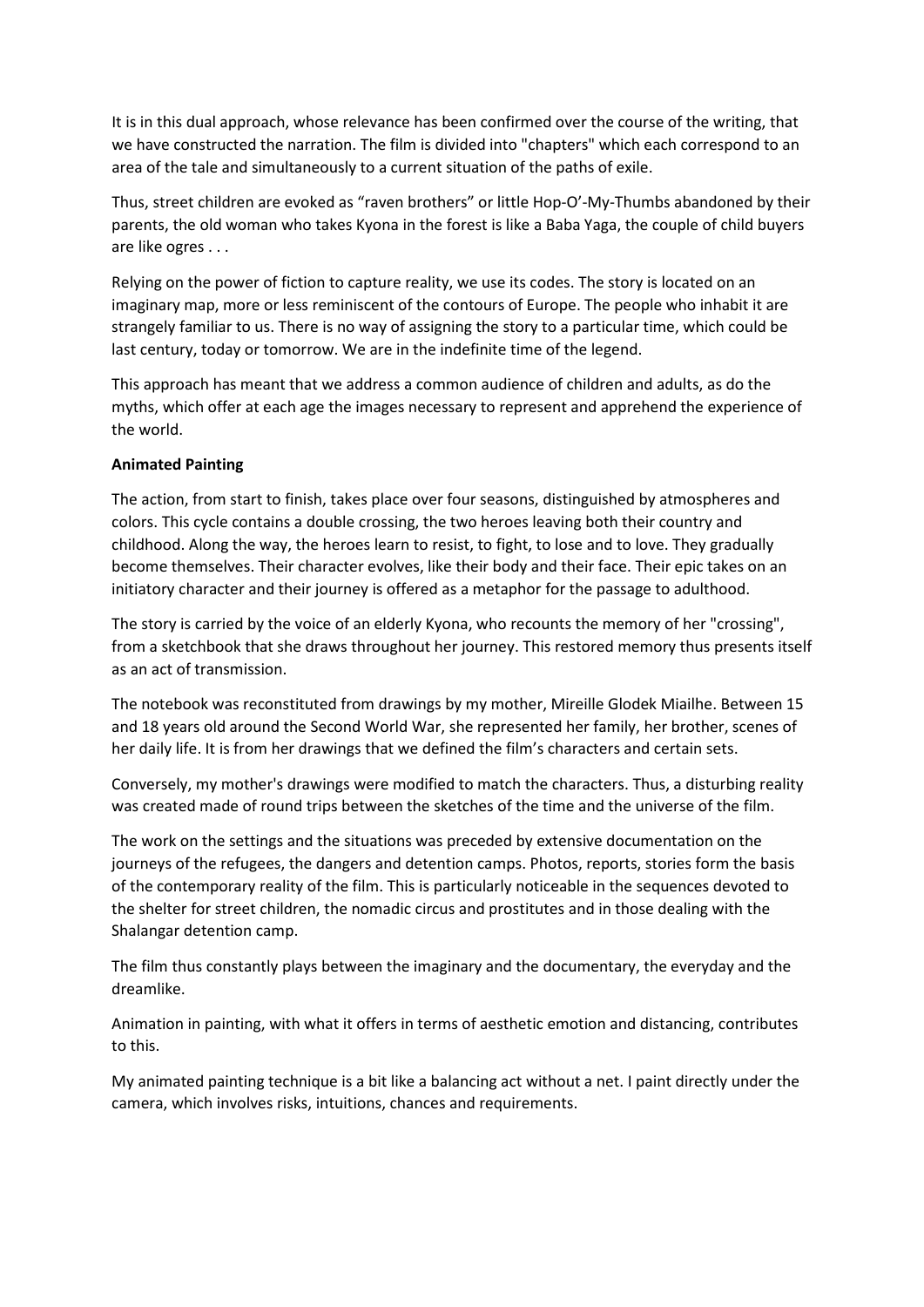

The process is seemingly simple. A camera above a table, a first drawing is photographed then slightly modified on the same surface and as the changes are made, images are taken. There are few possibilities of turning back. I draw the movement by successive transformations, touch after touch, creating a material which acts, vibrates, produces its own intensities, its own colors. I take advantage of the accidents it offers me, I let myself be guided by it. The detail of the movements is improvised according to my intuitions, the ideas that arise. . . I have always given myself the freedom to hesitate, to drag, and sometimes to spoil. . .

There is nothing less industrial than this animation technique. It is almost impossible to rationalize the work, to hope that we can do so many seconds a day, so many sets, so many covers in compositing.

In cinema, it takes 24 frames per second to give the illusion of movement, or to save a little work, 12 drawing that you take twice. You can calculate the number of images needed for 1 hour 20 minutes of film.

Until now, I have worked alone or almost. But for a feature film, we needed a team. But how to pass on to decorators, animators, men and women, this technique which is the translation of a personal work?

We started by creating more than 500 decorations with ten decorators.

A team of fourteen men animators and one woman animator worked under my direction. We had to keep the coherence of the whole, while giving everyone the opportunity to express their own talent. This was one of the main issues of the film.

The construction took three years. Fourteen title banks were built in three studios and three countries: France, the Czech Republic, Germany. And little by little, second by second, shot by shot, I saw the film come to life.

# **The Voices and the Music**

I spent a lot of time choosing the voices, in particular those of the children. I wanted actors who were the age of the roles. The voices were recorded well in advance so that the presenters could follow the rhythm and phrasing of the actors.

I worked very closely with the composer of the music, Philippe Kumpel. During the three years of production time, he proposed musics from which, with editor Nassim Gordji Terhani, we chose the ones that would accompany the story from start to finish, maintaining a subtle balance between their narrative role and the color that they bring to the story. From beginning to end, the magpie that runs through the film – the heroine's "magical" companion – is accompanied by its own theme, with childish and comforting accents.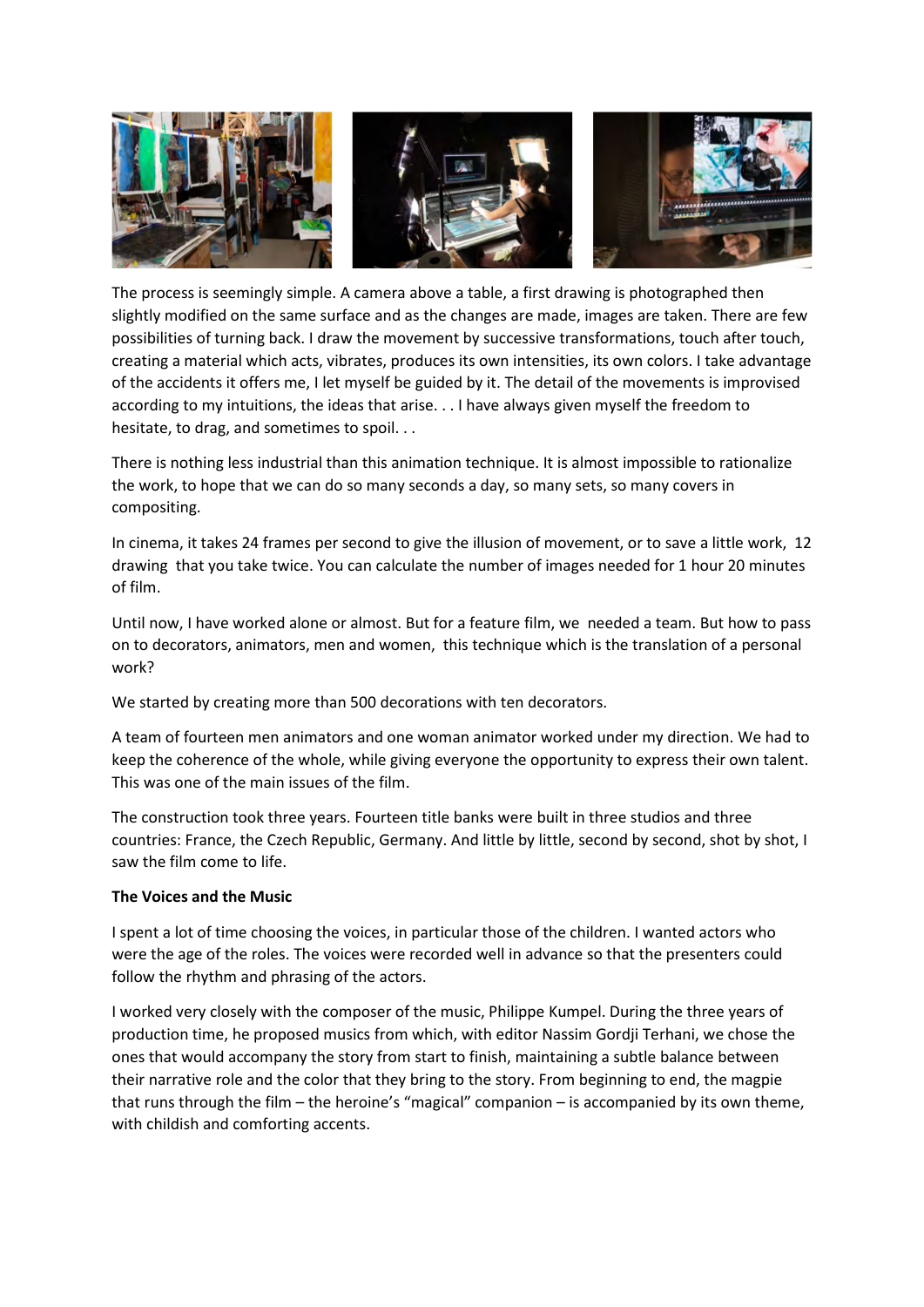### **Florence Miailhe**

Born in 1956, Florence graduated from the École Nationale des Arts with a specialization in printmaking. She began her professional career as a print designer for the press, and showed her drawings and prints in expositions. In 1991, she directed her first short film *Hammam*.

Since then, she has established a very personal style of animation in cinema. She makes her films based on paintings, pastels or sand, directly under the camera, using an overlapping process. Her work has been praised in various festivals in France and abroad.

In particular, she received the César for the best short film in 2002 for *Au premier dimanche d'août*, a special mention at the Cannes Film Festival in 2006 for *Conte de Quartier* and in 201, she received a Cristal d'Honneur, at the 39th Annecy International Animation Film Festival for her body of work.

She has worked as a teacher in various animation schools: the Gobelins, the ENSAD, the Poudrière. . . and continues in conjunction with directing her work as a visual artist. Most of her films were written in collaboration with the writer Marie Desplechin. Their feature film *The Crossing* received the best screenplay award at the *Premiers Plans Festival* in Angers in 2010 and was the subject of an exhibit at the Abbaye de Fontevraud. In 2017 the film was awarded the Gan Foundation for Cinema prize. In 2022, the film was nominated for the César of Best Animated Feature.



## *FILMOGRAPHY*

2020 *The Crossing* (*La Traversée*)

Audience Award for Screenplay at the 2010 Angers Festival

2012-2015 Four short films of 4' for the ARTE programme Karambolage

2010-2012 *Méandres* 20' and a series of 6 episodes of 5' based on the *Metamorphoses* by Ovid

2008-2009 *Matières à rêver* 6' (*Dream Materials*)

2003-2006 *Tale of the Neighborhood*, 15' Special mention from the Official Selection Jury at Cannes 2006

2000 *Les Oiseaux noirs et les oiseaux blancs* 4'

1998-2000 *Au premier dimanche d'août* 11'20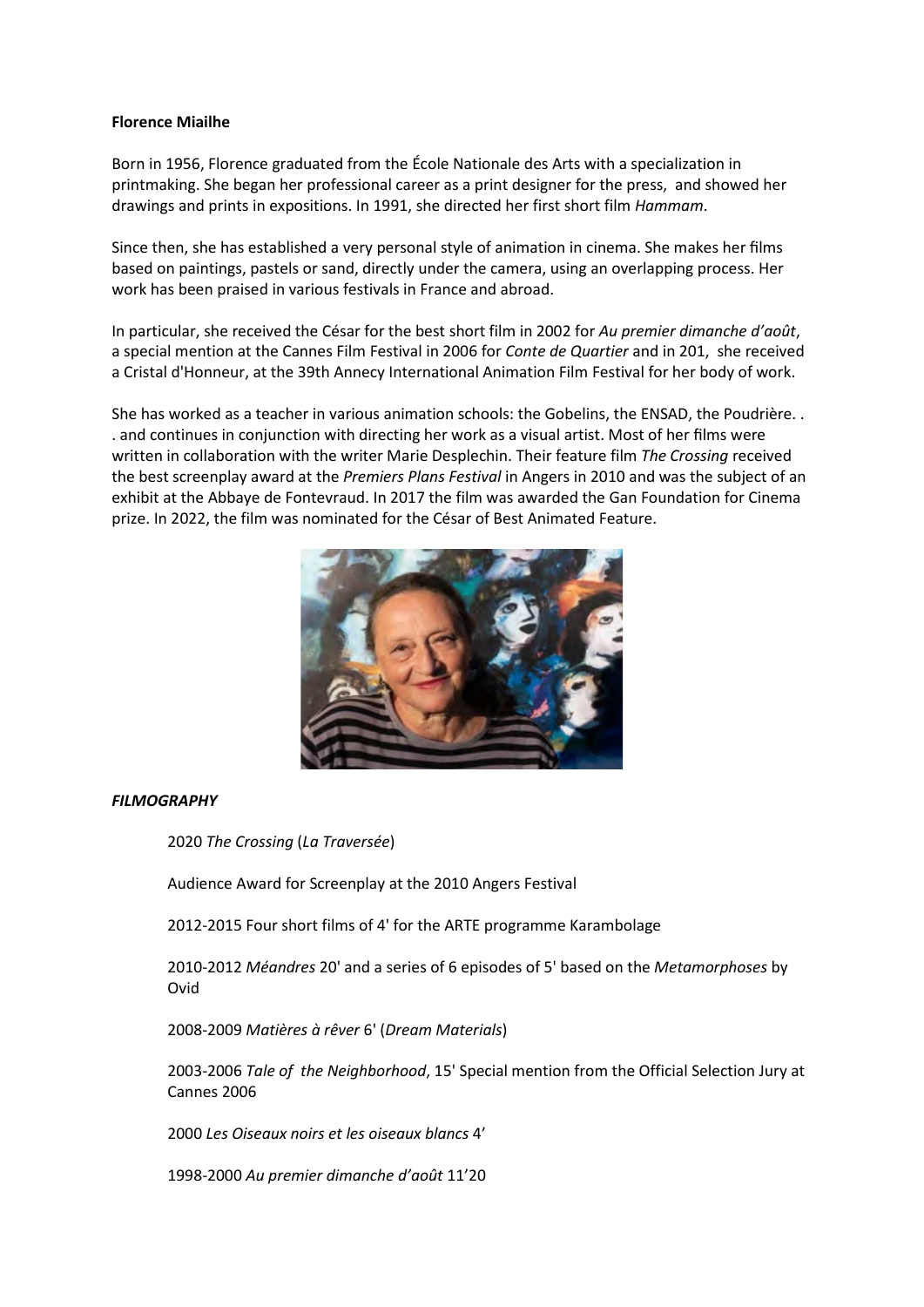César for Best Short Film 2002

César du meilleur court-métrage 2002

1996 *Histoire d'un Prince devenu borgne et mendiant* 16'

1995 *Schéhérazade* 16' Special Mention by the Jury of the Clermont Ferrand Short Film Festival, 1996

1991 *Hammam* 9' Emile Reynaud Prize 1992

### **Marie Desplechin**

Marie Desplechin, 61, has been writing books for young people for almost thirty years. They have been published mainly by *L'école des loisirs*. Some of them have been widely praised by young readers, such as *Verte,* published in 1996 (2018 for the comic book adaptation, currently being adapted for the screen), or *Le Journal d'Aurore* (2006, adapted for cinema by Emillie Deleuze under the title *Jamais contente*). Her latest book, published in autumn 2019, is a manual of environmental activism for children entitled *Ne change jamais*. Several of her books have been translated around the world. Trained as a journalist, she has written a number of books for adult audiences, including novels, short stories and narratives, and has been involved in screenwriting. She was Florence Miailhe's co-writer on three of her short films*, Schéhérazade*, *Histoire du Prince borgne* and *Conte de quartier*. She has participated in the story of *La Traversée*, since its inception,

# **THE CHARACTERS**



**KYONA**, aged thirteen, lives in a poor village in the Eastern part of the continent with her family. Voluntary, reckless, combative, she found her refuge and her way of expressing herself in her drawings. She never separates from the sketchbook that accompanies her throughout her journey and visually represents her memory. It is through her voice-over narration that the story is told to us. As the eldest, she takes on the responsibility of leading her brother to the end of their voyage.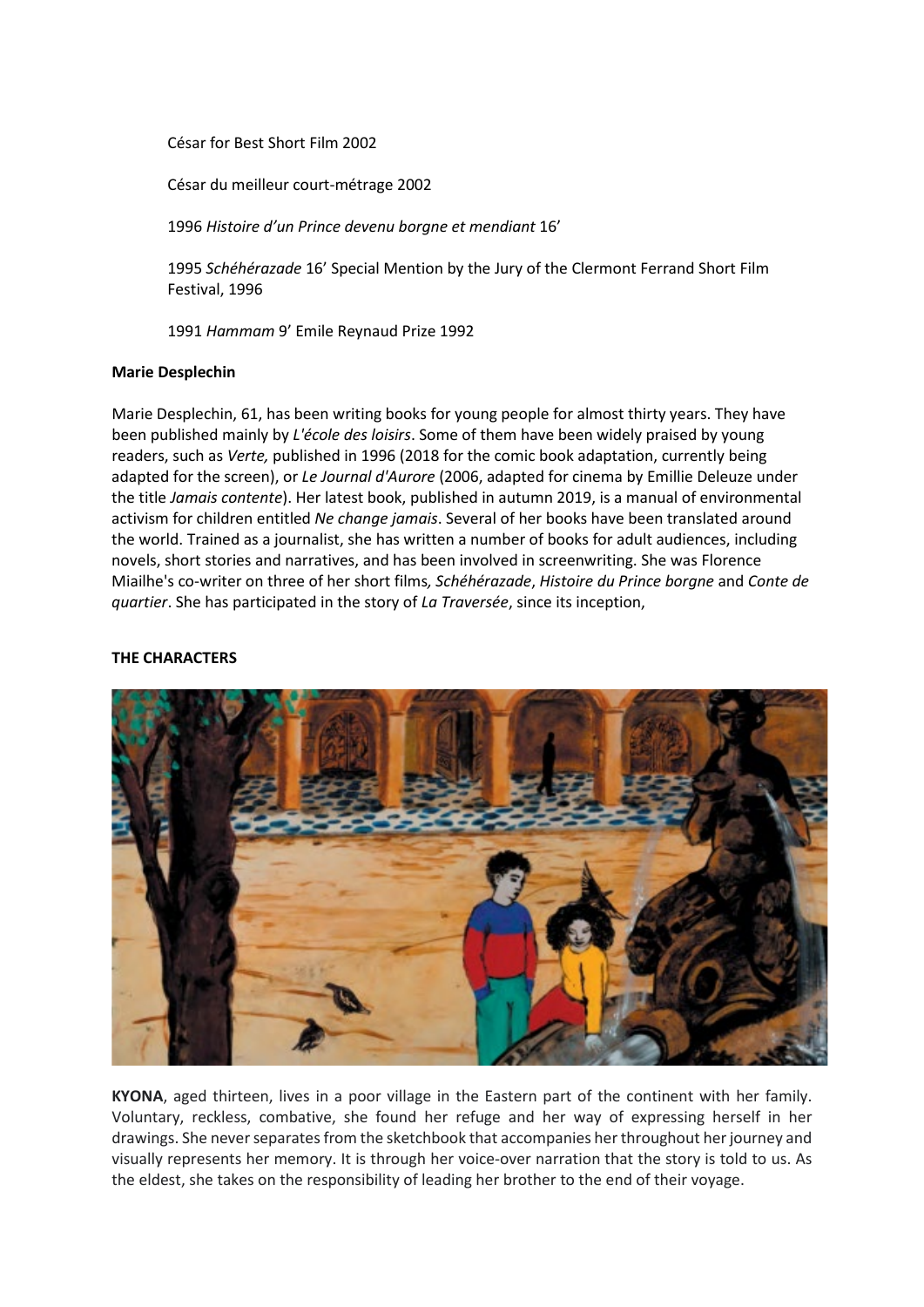**ADRIEL**, aged twelve, is Kyona's brother. Sensitive, easily startled, he is also unpredictable and susceptible to rash acts of bravery. Adriel is at the heart of the story without being the main actor. Alternatively driving force and brake, he is the incessant preoccupation of Kyona whose mission is to lead him beyond the border. Affected by the vagaries of the voyage and the terrors of separation from his family, the young boy will grow up painfully.



**ISKENDER**, leader of a gang of street children, is the first stranger the two heroes encounter on their journey. Both dictator and protector of his band, this teenager belongs to a people chased out of their mountains by conflicts. He has Skanderbergs tattoos on his face. Carried away in the turmoil of migrations, he learned to fend for himself and to get how from trouble by himself. Iskender is a figure of seduction and ambiguity.



**JON** is a representation of ordinary evil, trafficker of the worse kind, receiver of stolen goods, seller of all that can be sold, scrap metal, children, information… A character without principle or faith, Jon is everywhere, more and more dangerous, more and more threatening.

**THE DELLA CHIUSA** are a bourgeois couple who live in an opulent residence in the middle of a park. They have everything, except children. Jon sells them Kyona and Adriel. Strange market that requires for the children to forget everything about their past and bend to the whims of their new "parents". In exchange, they are given accommodation, food, luxury and an appearance of love that borders on madness. Florabelle, acute, gussied up, childish, and Maxime, disturbing and adipose.





**ERDEWAN** is a sunny and endearing character, immediately likeable. He belongs to the peoples of the North, and has their tallness, long blond hair and very pale skin. Rival of Iskender, he will fall under the charm of Kyona.

**BABAYAGA** could be a witch, but she is just an old lady, wounded by life and who has taken refuge in silence. She too wears the Skanderberg tattoos. She does not speaks much. She will open her door, then her heart to Kyona